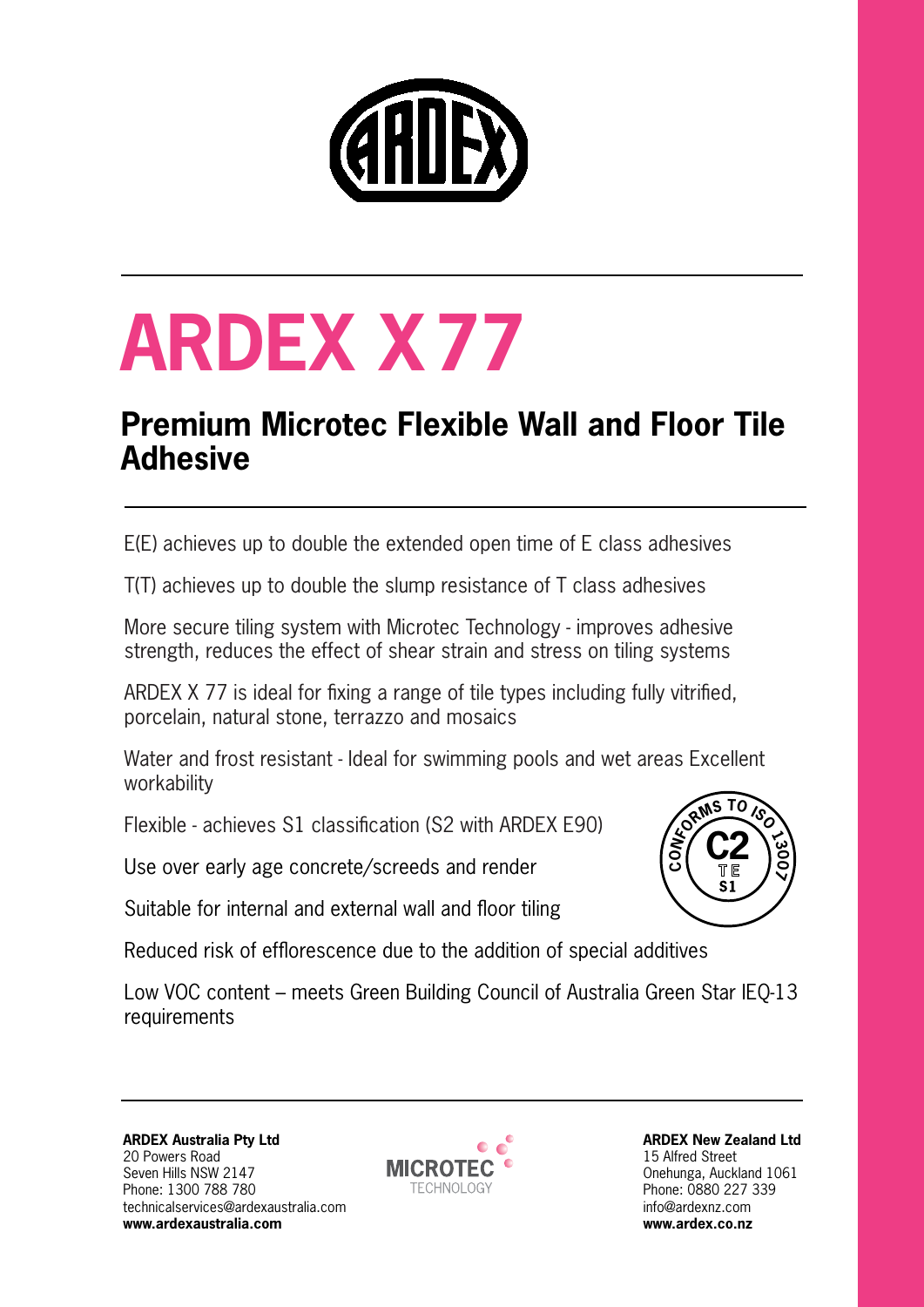## **ARDEX X77**

## **Premium Microtec Flexible Wall and Floor Tile Adhesive**

#### **DESCRIPTION**

ARDEX X77 is a high performance, fibre reinforced, polymer modified wall and floor tile adhesive, which has been specially formulated with Microtec Technology to give exceptional properties of adhesion. When mixed with water, an extremely smooth, creamy mortar is produced with superior slump resistance and double extended open time. ARDEX X77 is ideal for fixing all types of tiles including fully vitrified, porcelain, mosaics and non-moisture sensitive natural stone tiles.

ARDEX X77 contains Microtec Technology which greatly improves the adhesion strength, plus increases the ability of the mortar to be more capable of withstanding stress and shear strain, meaning increased security in the tiling system.

ARDEX X77 is suitable for use in both internal and external applications and is especially suited to high performance situations with heavy pedestrian traffic e.g. shopping centres. ARDEX X77 accommodates shrinkage movement associated with early age concrete and screeds. It can be used over concrete that is at least 7 days old and screeds and renders after 16 hours. ARDEX X77 has a reduced risk of efflorescence due to the addition of special additives. ARDEX X77 is also ideal for use in wet areas and swimming pools.

ARDEX X77 can be modified with the addition of ARDEX E90 to give improved deformability (S2) and water repellent qualities. ARDEX X77 meets the Green Building Council of Australia Green Star IEQ-13 requirements for Ceramic Tile Adhesives when tested in accordance with SCAQMD Method 304-91 Determination of Volatile Organic Compounds (VOC) in Various Materials as referenced by South Coast Air Quality Management Division (SCAQMD) Rule 1168.

#### **FOR FIXING (TILE TYPES)**

Fully vitrified and ceramic tiles, porcelain, concrete stone tiles e.g. terrazzo, natural stones (excluding moisture sensitive), glass and porcelain mosaics.

#### **TO (SUBSTRATES)**

Concrete, renders, screeds ARDEX liquid applied under tile waterproofing membranes Fibre-cement sheet and plasterboard on walls Gypsum plaster Existing ceramic tiles Autoclaved Aerated Concrete (AAC) ARDEX DS40 Compressed fibre cement sheet on floors

#### **SUBSTRATE PREPARATION**

In general, the surface being adhered to must be clean, firm and free of dust, dirt, oil, grease, curing compounds, release agents and other barrier materials, as well as being strong enough to support the weight of the tiles being fixed. Note: ARDEX X77 is not suitable for fixing green marble, ARDEX recommend other systems. Contact ARDEX Technical Services for further details.

#### **Autoclaved Aerated Concrete (AAC)**

Remove loose particles from surface and apply two coats of ARDEX Multiprime before tiling.

#### **Concrete**

This includes precast, in-situ and wood floated concrete. Any surface laitance, concrete sealers, curing compounds, and other materials should be removed from the surface prior to tiling. The surface should be true and level and pitched to drains where required.

The concrete should have adequate surface profile (e.g. broom finish) to provide a mechanical key. Smooth surfaces and/or dense concrete greater than 35MPa must be mechanically roughened prior to tiling.

#### **Cement Render/Screeds**

New renders and screeds should be finished with a wood float to the required surface regularity. Screeds should be pitched to drains where required.

#### **Plasterboard/Medium Density Fibre-Cement Sheet on Walls**

Tiles can be fixed directly provided these boards are firmly and rigidly fixed in accordance with manufacturer's instructions to adequately support the tile bed.

Priming is recommended for fibre-cement sheets but is not usually necessary for plasterboard except when jointing compound is used.

#### **Compressed Fibre-Cement Sheet on floors**

These sheets must be fixed strictly in accordance with manufacturer's instructions and be deemed suitable for the internal application by the manufacturer.

Tiling over compressed fibre-cement sheets for external flooring applications should be carried out as per sheet manufacturer's recommendations and Australian Standard AS 3958.

#### **ARDEX DS40 Soundproof Underlay**

ARDEX X77 can be used for tiling to ARDEX DS40, once the matting has been fixed to the substrate with ARDEX X56 using a minimum of a 4mm notched trowel. Please refer to ARDEX DS40 data sheet.

#### **Existing Ceramic Tiles**

These include sound, clean, glazed and unglazed tiles. Ensure tiles are throughly cleaned prior to tiling. If the area to be tiled is internal and will not be in contact with water, tiles can be directly fixed using ARDEX X77 without mechanically grinding the glaze following the application of a skim coat which is allowed to dry prior to tiling. In permanently wet areas and externally, consult ARDEX Technical Services.

For internal application of tiles to metal and glass these should first be primed with ARDEX P82 two part primer mixed 1:1 ratio.

#### **MIXING**

ARDEX X77 powder is added to clean water in a clean container whilst stirring vigorously and mixed thoroughly to give a lump free easily worked mortar. The ARDEX X77 mortar must then be allowed to stand for at least 2 minutes prior to remixing for at least the same amount of time before use. ARDEX recommend the use of a mixing paddle for optimum results. A 15kg bag of ARDEX X77 requires approximately 6.5 - 6.75 litres of water.

The consistency of the adhesive can be adjusted to suit site conditions and size, weight and type of tiles to be fixed. Do not apply at temperatures below 10°C.

The pot life of the mixed mortar is approximately 3 hours at 23°C and 50% relative humidity.

For a special adhesive with higher deformability and improved water repellent properties use ARDEX E90 admix, first dilute the admix with water. For 15kg of powder, mix 2.5kg of ARDEX E90 with up to 5.5L of water.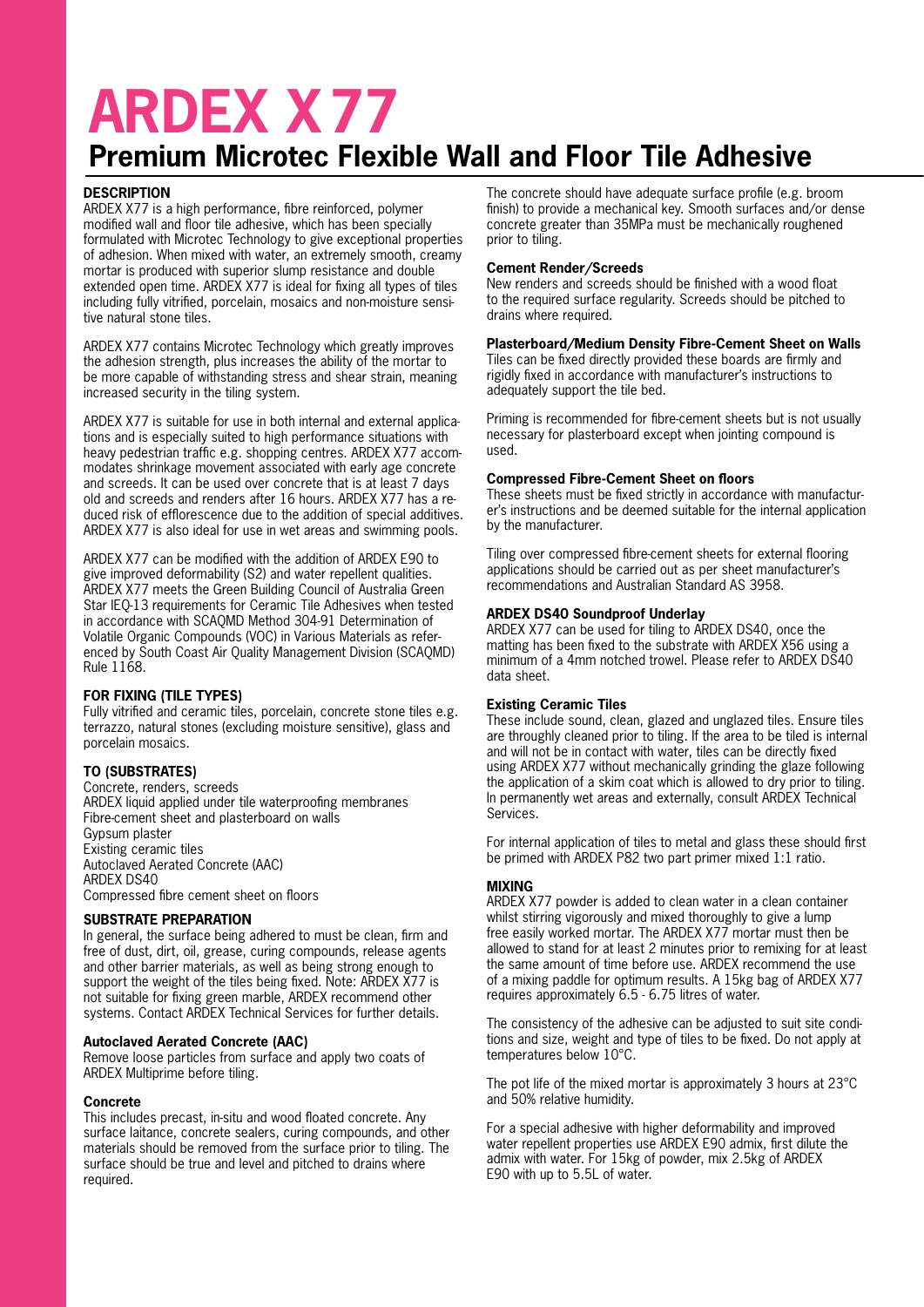## **ARDEX X77 Premium Microtec Flexible Wall and Floor Tile Adhesive**

#### **FIXING TECHNIQUE**

Before fixing ensure the substrate has been prepared and the tiles are free from dust. Tiles should be fixed in accordance with the Australian Standard AS 3958. Rough and uneven surfaces can be smoothed with ARDEX Levelling compounds, the surface must be left to dry before the tile installation can take place.

Substrate surface, type and size of the tiles will determine the selection of the trowel. As a general guide use a 6mm x 6mm x 6mm notched trowel for walls and 10mm x 10mm x 10mm notched trowel for floor tiling.

The tiles must be pressed firmly into the freshly combed mortar bed to ensure good contact with the mortar. Slide the tile at right angles to the notch pattern so that the back of the tile is completely covered by the mortar. Tiles with ribbed or keyed back profiles should also be buttered so that the voids are filled to a maximum thickness of 10mm.

ARDEX X77 has an open time of 60 minutes and an adjustment time of 15-30 minutes. Please be aware of site conditions when considering these times and only spread enough adhesive so that the tiles can be fixed while the mortar is still wet.

#### **MOVEMENT JOINTS**

Movement joints must be in accordance with Australian Standard AS 3958. As a general guide, movement joints should be incorporated at 4.5 metre intervals and around the perimeter of the floor. Any structural movement joints must be carried through to the face of the tiling. These joints must be approximately 6mm wide and kept free from adhesive and grout droppings. They should be filled with a suitable flexible material such as ARDEX SE Silicone. For walls, incorporate movement joints at internal corners, fixtures interrupting the tile surface, at 3-4.5 metre intervals and storey height for external fixing.

#### **GROUTING**

Grouting can proceed once the tile bed has hardened sufficiently so that tiles will not be dislodged. Typically the tile bed is hard enough after approximately 8 hours at 23ºC and 50% relative humidity. Allow longer for dense tiles/substrates, humid climates and low temperatures.

#### **COVERAGE**

15kg of ARDEX X77 is sufficient for approximately 9m² on walls, using a 6 x 6 x 6mm notched trowel and 6m<sup>2</sup> on floors using a 10 x 10 x 10mm notched trowel. The coverage will vary depending on substrate condition and tile type.

#### **PACKAGING**

ARDEX X77 is packed in polylined paper sacks – net weight 15kg.

#### **SHELF LIFE**

ARDEX X77 has a shelf life of 12 months when stored in the original unopened packaging, in a dry place at 23ºC and 50% relative humidity.

#### **Pay attention to the following:**

When setting tiles on shrinking substrates, limit the size of the area and ensure adequate movement joints are incorporated. For setting of moisture sensitive natural stones internally, please refer to products in the ARDEX Natural Stone System.

Do not use for tiling over exisiting tiles in immersed conditions.

Before any substrate preparation, installation or finishing methods relating to ARDEX product are undertaken, please be aware of any potential risks and use appropriate PPE (personal

protective equipment). This may involve contacting substrate manufacturers for Safety Data Sheets.

#### **SAFETY DATA**

This product may cause irritation and an allergic reaction to the skin. It may cause serious eye injury and irritation to the respiratory system. Suspected of causing genetic defects. May cause cancer. In case of contact with the eyes rinse with running water until advised to stop by the Poisons Information Centre or a doctor, or for at least 15 minutes. Wear protective gloves, clothing, eye and face protection. Avoid inhaling dust/ fumes/gas/mist/vapours/spray. Ensure adequate ventilation during mixing and application. Store locked up. Check with your local Council regarding the disposal of contents, dispose of packaging thoughtfully and recycle where possible. Keep out of the reach of children. Call the Poisons Information Centre on 131 126 (AUS) and 0800 764 766 (NZ) or call a doctor if you feel unwell. At times updates can occur to data. For additional information and to ensure you have the most current technical and safety information please consult the latest safety data sheets (SDS) and technical data sheets found on the product page at www.ardexaustralia.com.

| TECHNICAL DATA                            |                                   |
|-------------------------------------------|-----------------------------------|
| Colour:                                   | Off White Powder                  |
| <b>Mixing Ratio:</b>                      | Approximately 6.5 - 6.75          |
|                                           | litres water per 15kg             |
|                                           | powder                            |
| Application Properties at 23°C and 50% RH |                                   |
| <b>Open Time:</b>                         | 60 minutes                        |
| <b>Adjustment Time:</b>                   | 15-30 minutes                     |
| <b>Grouting Time:</b>                     | 8 hours                           |
| Pot life:                                 | 3 hours                           |
| Sagging:                                  | None                              |
| <b>Underfloor Heating:</b>                | Yes                               |
| Workability:                              | approx. 60 minutes                |
| <b>Ready to receive</b>                   |                                   |
| floorcoverings:                           | approx. 60 minutes                |
|                                           |                                   |
|                                           |                                   |
| <b>Mechanical Properties (ISO 13007)</b>  |                                   |
| <b>Tensile Adhesion Strength after</b>    | $>1.0$ MPa                        |
| 28 Days Dry:<br><b>Water Immersion:</b>   | $\geq$ 1.0 MPa                    |
|                                           | $>1.0$ MPa                        |
| <b>Heat Ageing:</b><br>Freeze Thaw:       | $\geq$ 1.0 MPa                    |
|                                           | 6 minutes                         |
| <b>Mixing Time:</b>                       | $9m2$ (walls)                     |
| Coverage:                                 | $6m2$ (floors)                    |
| <b>Classification:</b>                    | C <sub>2</sub> FTF S <sub>1</sub> |
|                                           | (S2 with ARDEX E 90               |
|                                           |                                   |
|                                           |                                   |
|                                           |                                   |